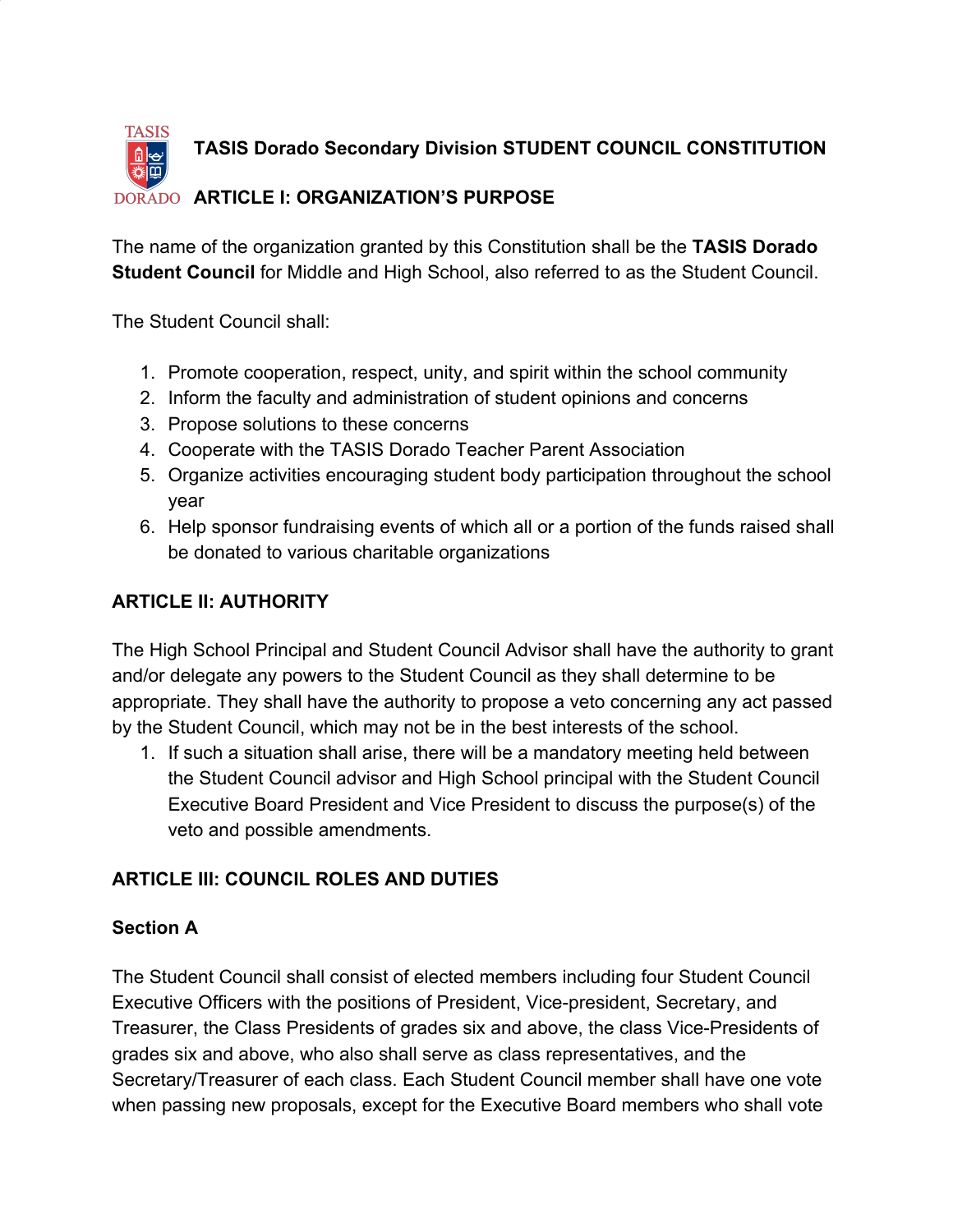only in the event of a tie. There will also be two elected non-voting class representatives from the fifth grade.

**Section B** The responsibilities of the Student Council members shall be:

- 1. Strive for good citizenship, character, trustworthiness, fairness, and care for others and the environment
- 2. Respect all individuals in the school and community
- 3. Involve all students in sharing ideas to make the school the best it can be
- 4. Promote teamwork and collaboration both within the Council and in the Student Body
- 5. Exercise fair democracy
- 6. Help and voice opinions of other citizens and groups in our community
- 7. Promote a positive image of the TASIS Dorado Student Body
- 8. Uphold the values and beliefs of the TASIS Dorado Mission Statement

**Section C** Duties of the Student Council officers and class representatives shall be:

- 1. Executive Board members shall:
	- a. Decide on a central goal for the course of the year in conjunction with the National Honor Society;
		- i. This could include, but is not limited to: supporting local businesses, promoting green initiatives, fostering inter-club relations, etc.
		- ii. Goal will be promoted within the school community
		- iii. Organize events and activities that align and support the established goal of the year
	- b. Organize, plan, and host Spirit Week with honesty, integrity, and respect to all members of the student body
	- c. Have the right to convene meetings with the school administration, as well as individual members of the Student Council
	- d. Host pep-rally events for athletic tournaments with the help of the Spirit **Committee**
	- e. Work with the National Honor Society in:
		- i. Planning and aiding in Orientation Week
		- ii. The running of the Inter-Club Association as the Vice-President of the Student Council will serve as the Commanding Officer of the ICC and the National Honor Society Vice-President will serve as the Secretary of the ICC.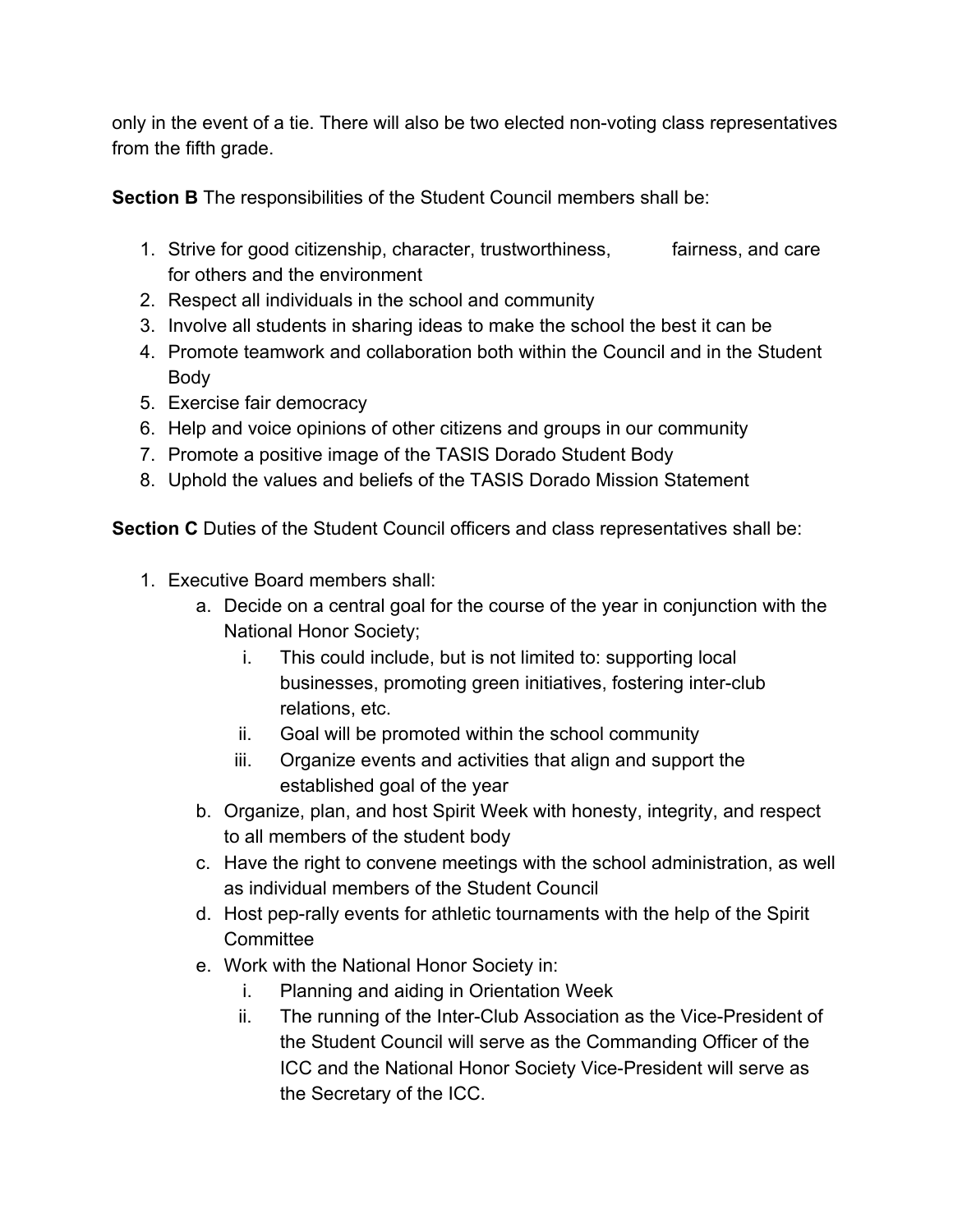- 2. Roles of the Executive Board members:
	- a. President
		- i. To preside over all Council meetings
		- ii. To convene special meetings
		- iii. To coordinate committee activities and request reports
		- iv. To chair the Green Committee
		- v. To appoint a Council representative to fill a vacancy that occurs during the school year until a special election is held within the Student Council (refer to Article VI Section E)
		- vi. To meet weekly with the Student Council advisor
		- vii. To meet once a semester with the High School Principal and Dean of Students
		- viii. To represent the Student Council at meetings with the administration, faculty, and parents
		- ix. To represent the Student Council in student meetings in other schools and the community
	- b. Vice-President
		- i. Aid the President
		- ii. To assume the constitutional duties and voting powers of the President in his/her absence
		- iii. To chair the Spirit Committee
		- iv. To meet weekly with the Student Council advisor
		- v. Meet once a semester with the High School Principal and Dean of **Students**
		- vi. To represent the Student Council in student meetings in other schools and the community
	- c. Secretary
		- i. To publish the Student Council agenda the day of each meeting
		- ii. To record attendance and take minutes at all Council meetings
		- iii. To ensure that the Student Council agenda of each meeting is distributed to the members of the Student Council and to the advisor
		- iv. To chair the Publicity Committee
		- v. To maintain a permanent record of all decisions of the Student **Council**
		- vi. To meet weekly with the Student Council officers and advisor
	- d. Treasurer
		- i. To maintain a record of all finances of the Student Council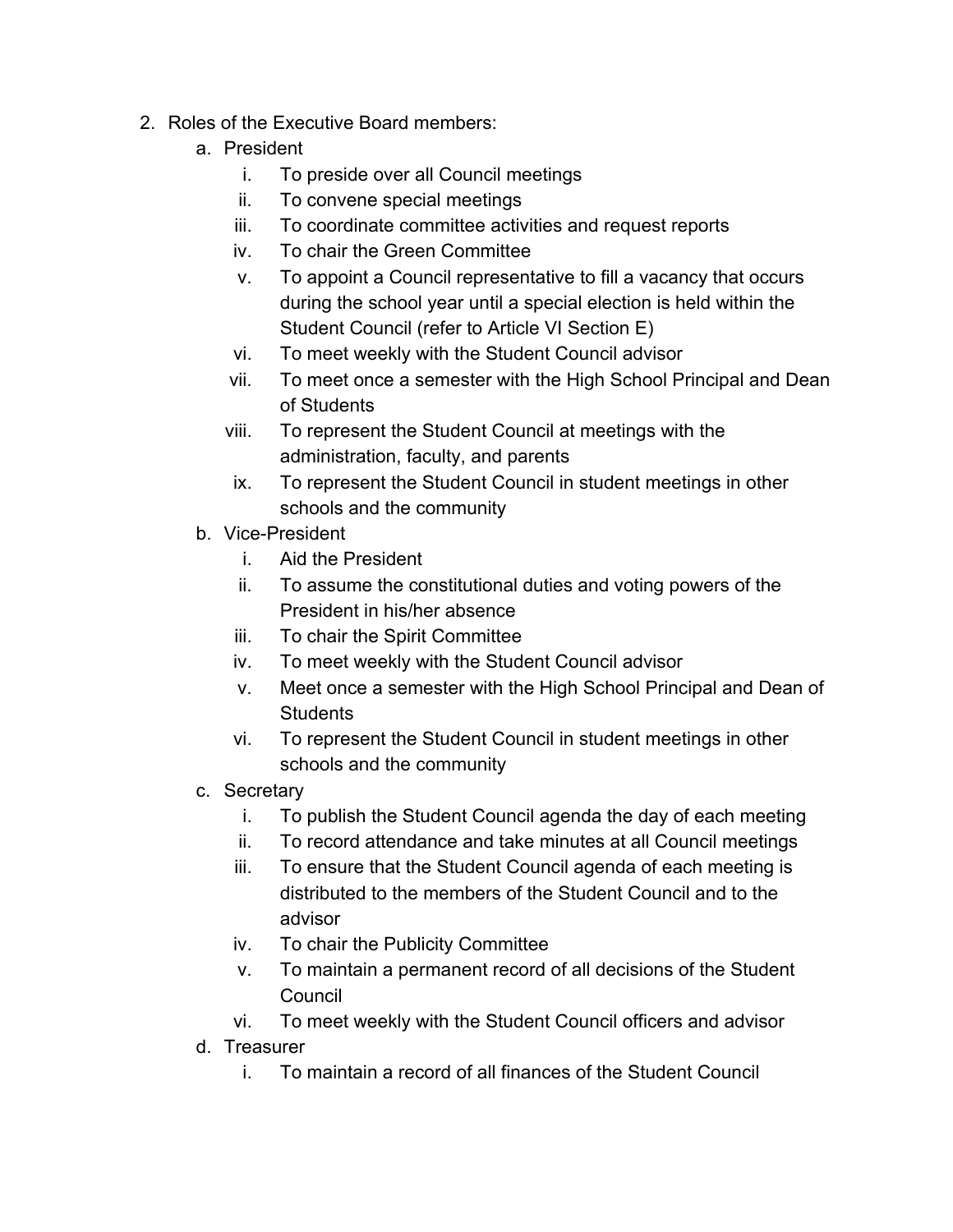- ii. To plan and suggest to the Student Council whatever budgetary and financial support appears necessary and appropriate for the Student Council to carry outs its functions
- iii. To chair the Canteen Committee
- iv. To give a financial report at each meeting
- v. To meet weekly with the Student Council officers and advisor
- vi. To act as a liaison between the school's Business Office and the Student Council
- vii. To visit the Business Office at least twice a month to deposit earnings
- 3. Class Representatives
	- a. To represent their classes and the student body in meetings and activities
	- b. To maintain an accurate record of all that is discussed at Student Council meetings
	- c. To solicit and voice opinions and concerns of students from respective classes in the Student Council meetings
	- d. To help in all Student Council functions
	- e. To advise respective classes at the weekly class meetings on the issues and actions taken by the Student Council
	- f. Select a community service initiative once a year, and work with said initiative through fundraising activities and visits

### **Section D** Meetings:

- 1. Student Council meetings shall take place once every B day. Student Council members may initiate agenda items. Additional agenda items may be added at the beginning of each Student Council meeting. If quorum (half of Council members plus one) is not present for a meeting, no Council action may be voted upon.
- 2. Class meetings shall be conducted by each class board at most two days after each Student Council meeting. The meeting may consist of a written communiqué of Council agenda items.

#### **Section E** Meeting Procedure:

- 1. All Student Council meetings shall be open to the public.
- 2. The President shall call the meeting to order when quorum of the Student Council is present (which must include one officer from each class and any two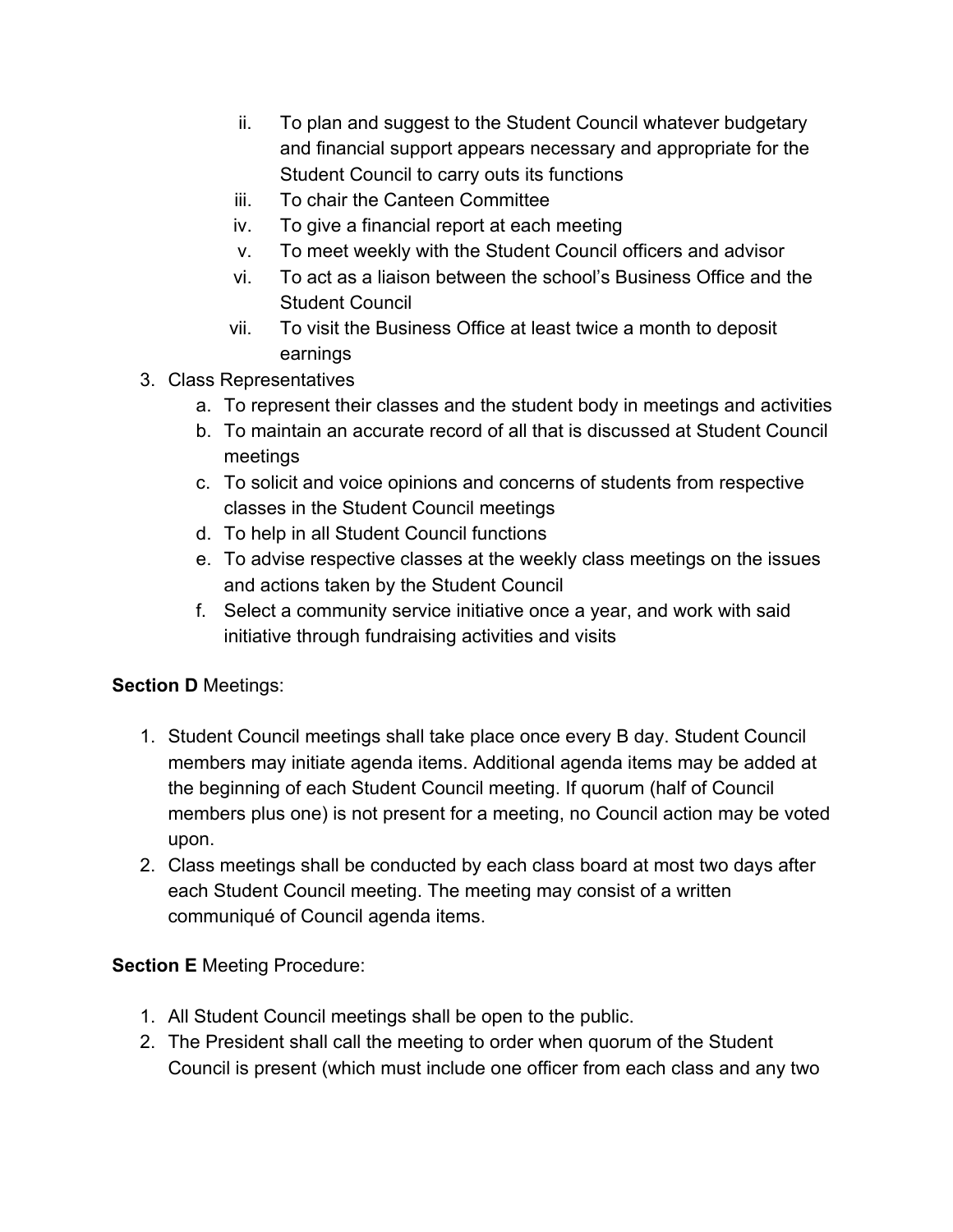of the Student Council officers) and which shall constitute a quorum of the Student Council for the normal conduct of business.

- 3. Reports from classes shall be called for by the President and then old and new business shall be heard.
- 4. The Executive Board will ask the council members if they have any questions or concerns before adjourning the meeting.
- 5. A non-Council member may have the floor of a Student Council meeting if he/she contacts the President or Vice-President one day in advance.
- 6. Meetings are to be conducted in Spanish or English, so that all school community members feel welcome.

### **Section F** Advisor(s):

- 1. The Student Council faculty advisor(s) shall be appointed or ratified by the High School Principal.
- 2. Duties:
	- To offer advice and assistance to the Student Council officers
	- To assist and be present at the Student Council meetings
	- To approve the withdrawal of Student Council funds
	- To hold weekly meetings with the Student Council officers

# **ARTICLE IV: COMMITTEES**

Standing committees shall be the Spirit, Green, Publicity, and Canteen Committees. All Student Council members must belong to at least one committee. Another committee may be added (or one dropped) if the council members deem it fit and pass it with a two-thirds vote.

### **Section A: The Spirit Committee**

Will be led by the Vice President of the Executive Board. The committee will focus on, but is not limited to, planning Spirit Week activities and organizing Pep-Rallies. The committee will promote a positive image and uphold enthusiasm for the students, especially during Spirit-oriented activities.

### **Section B: The Green Committee**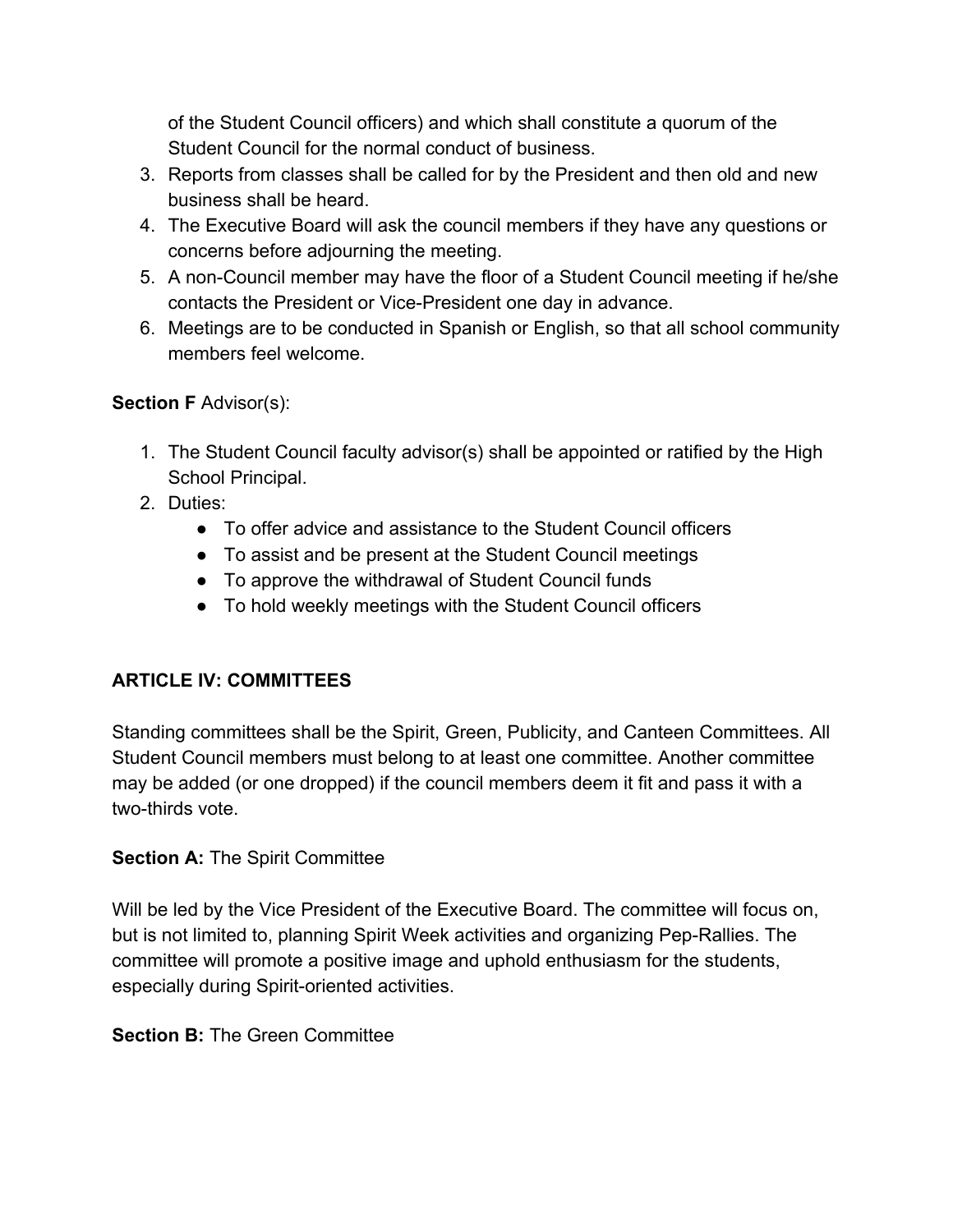Will be led by the President of the Executive Board. It will have a purpose of ensuring that plastic and paper trash is recycled on school campus. In addition, the committee can propose new plans to help tackle climate change in the school. Members of this committee must enforce a reduction of the school's carbon footprint through signs, posters, and flyers.

### **Section C: The Publicity Committee**

Will be led by the Secretary of the Executive Board. The committee will make awareness posters and flyers for activities sponsored by the Student Council throughout the year, and will be in charge of posting these signs around the school.

## **Section D:** The Canteen Committee

Will be led and supervised by the Treasurer of the Executive Board, who will appoint two Student Council members to be the Canteen managers. Profit gained from the canteen will not go to individual class funds, but rather will be deposited into the Student Council Club account in the Business Office. These managers must be two high school students and will be responsible for the following:

- 1. First Canteen manager
	- a. Organizing shift schedules accordingly to the schedule of athletic games
		- i. Two Student Council members will be assigned to each shift
			- 1. Note: Executive Board members will not be assigned shifts
				- 2. Note: no two Middle School students shall be assigned a shift together
		- ii. These shifts must cover the time from when the games begin until they end
		- iii. Canteen shifts for the sports seasons must be published for the Student Council at least one week before the first game
- 2. Second Canteen manager
	- a. Keeping track of items for sale in canteen
		- i. Ensuring that the inventory is fully stocked through purchase requests approved by the Treasurer
		- ii. Recording the amount of items sold

The Treasurer must ensure that all is prepared each Canteen day and that the money is being deposited. Together the canteen managers will remind Student Council members of their shifts two days prior their shift.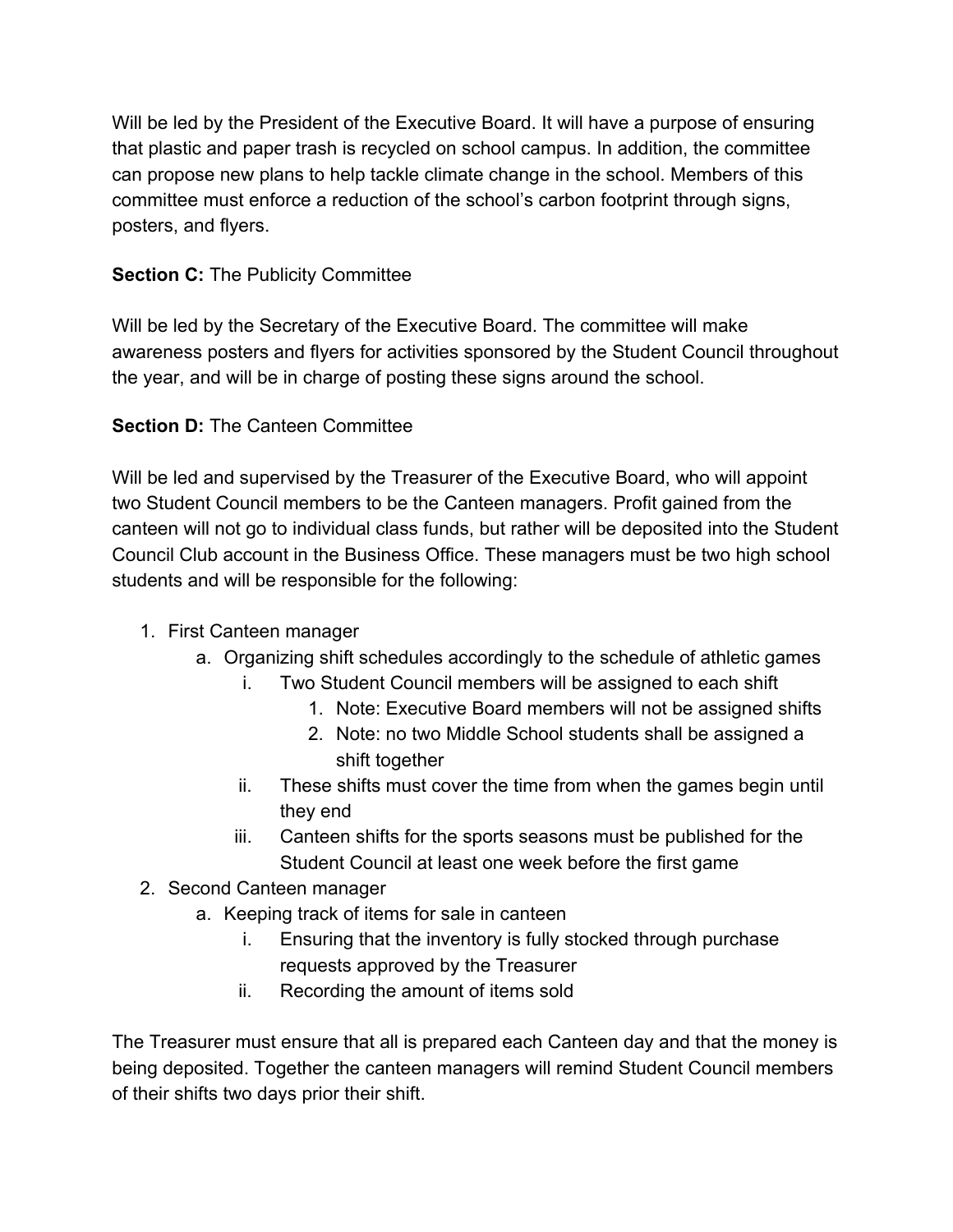## **ARTICLE V: ELECTION PROCEDURES**

**Section A** Candidates and students elected to positions on the Student Council or as class officers shall be students in good standing at the school with a GPA of at least a 2.5. Students on Disciplinary Probation may not hold these positions. Students placed on Disciplinary Probation during the course of their term in office must resign their positions.

**Section B** The Student Council Executive Board President, Vice-President, Secretary, Treasurer, and the Class Presidents and Vice Presidents are to be elected in May of the year preceding their term of office. The Student Council President will be a member of the senior class. The Student Council Vice-President shall be a member of the two oldest classes.

**Section C** The Student Council Secretary and Treasurer from 8th-12th grade are to be elected in May of the year preceding their term of office. The Secretary/Treasurers from 6th and 7th grade shall be nominated during the second week of the autumn term and elected the following week.

**Section D** During election week, candidates for Student Council Executive Board offices will give no more than five-minute speeches to the Middle and Upper School Student Body, and the 5th grade class at an assembly. Candidates for Student Council representatives and class officers shall address their classes for no more than three-minutes at their class meetings.

**Section E** Nomination Procedures:

- 1. Students interested in running for an office shall nominate themselves by filing an "intent to run" form, stating name, grade and desired office.
- 2. This form shall be completed and presented to Student Council Advisor no later than the Friday before the week of elections.
- 3. All rules for the Student Government Elections will be discussed and clarified with the Student Council Advisor on the Friday before the week of the election.

**Section F** The Vote:

1. The vote shall take place immediately after the speeches.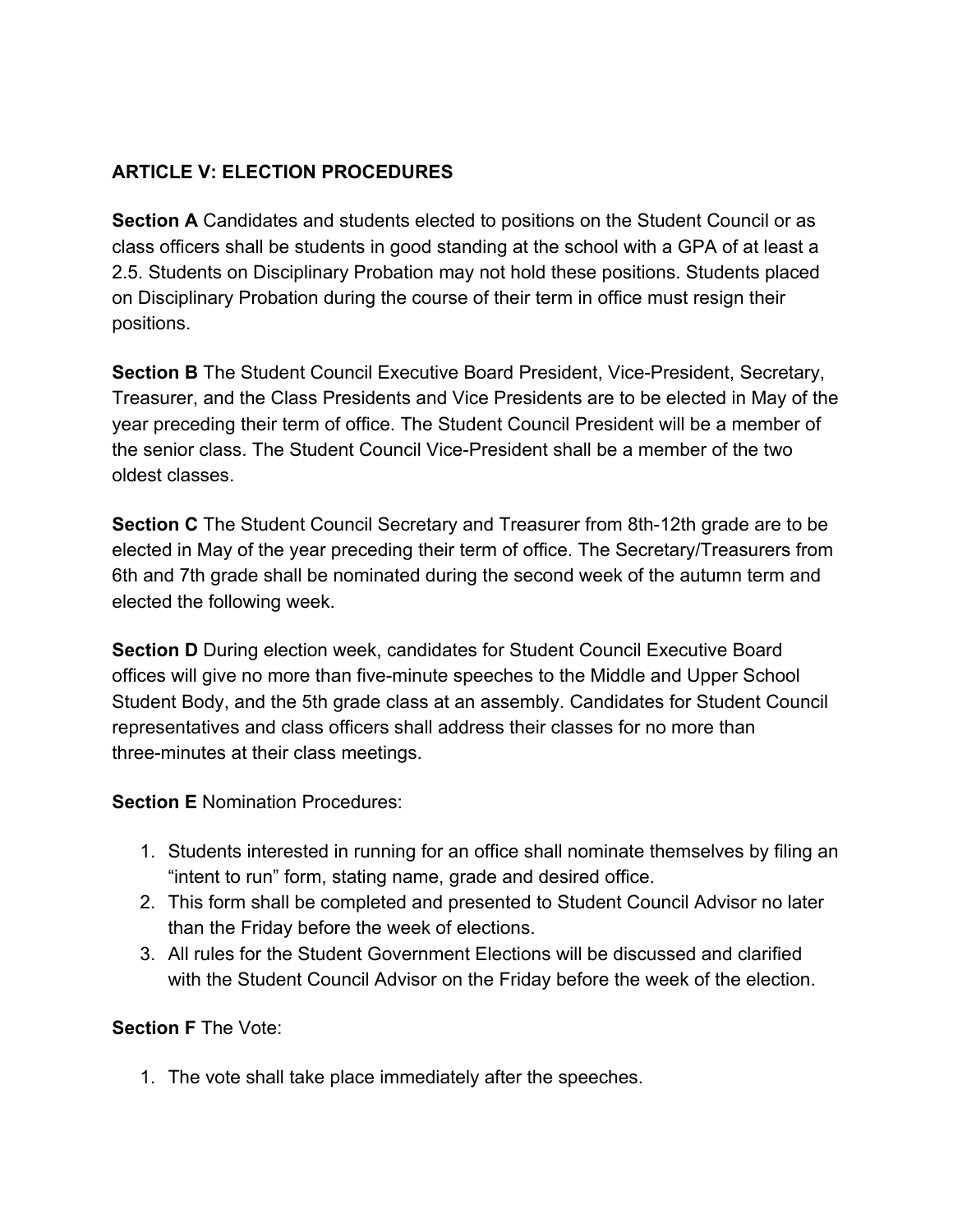- 2. In order to carry out elections, three-fourths of the Student Body in the Middle and Upper School, or of a class, respectively, must vote.
- 3. Only students may vote.
- 4. Each student must vote for only one candidate per position.
- 5. The candidate running must garner 50% plus one of the constituents' votes.
- 6. If no one candidate garners the necessary vote, there will be a runoff election of the top two candidates after the original election.
- 7. In the case of a tie, there will continue to be runoff elections until one garners the necessary amount of votes.

# **ARTICLE VII: SPIRIT WEEK**

# **Section A** Procedure:

- 1. Spirit week shall be planned and organized by the officers of the Executive Board.
- 2. It is the job of the Vice-President to oversee the execution of Spirit Week.
- 3. Planning should commence a month prior to the week.
- 4. No non-Executive member nor student can aid in the planning of Spirit Week.
	- a. During the planning stage, officers cannot reveal anything to anyone except the Advisor.
- 5. Any of the Officers can propose activities.
- 6. Every measure shall require a three-fourths vote to be placed in the draft.
- 7. After a draft is completed, it shall be presented to the Advisor.
- 8. The Advisor shall have the power to veto and approve the final draft.
- 9. The rules and themes shall be released on the Wednesday prior to Spirit Week.
- 10.The Executive Board can utilize the Spirit Committee, headed by the Vice President, to aid in the running of Spirit Week.

# **Section B Rules for Executive Officers:**

- 1. No Officer shall participate in the daily activities.
- 2. Officers can participate in the Door and the Dance. However, an Officer cannot have a leading position in these activities during the week.
- 3. Officers must remain unbiased and will do everything in their power to ensure fair competition and rulings.
- 4. The Executive Board shall meet at the end of every day to discuss the course of the day and update the count.
- 5. The Executive Board shall maintain constant communication with the Advisor.
- 6. The Officers must acknowledge the complaints of the Student Council Class Boards and attend them as deemed necessary.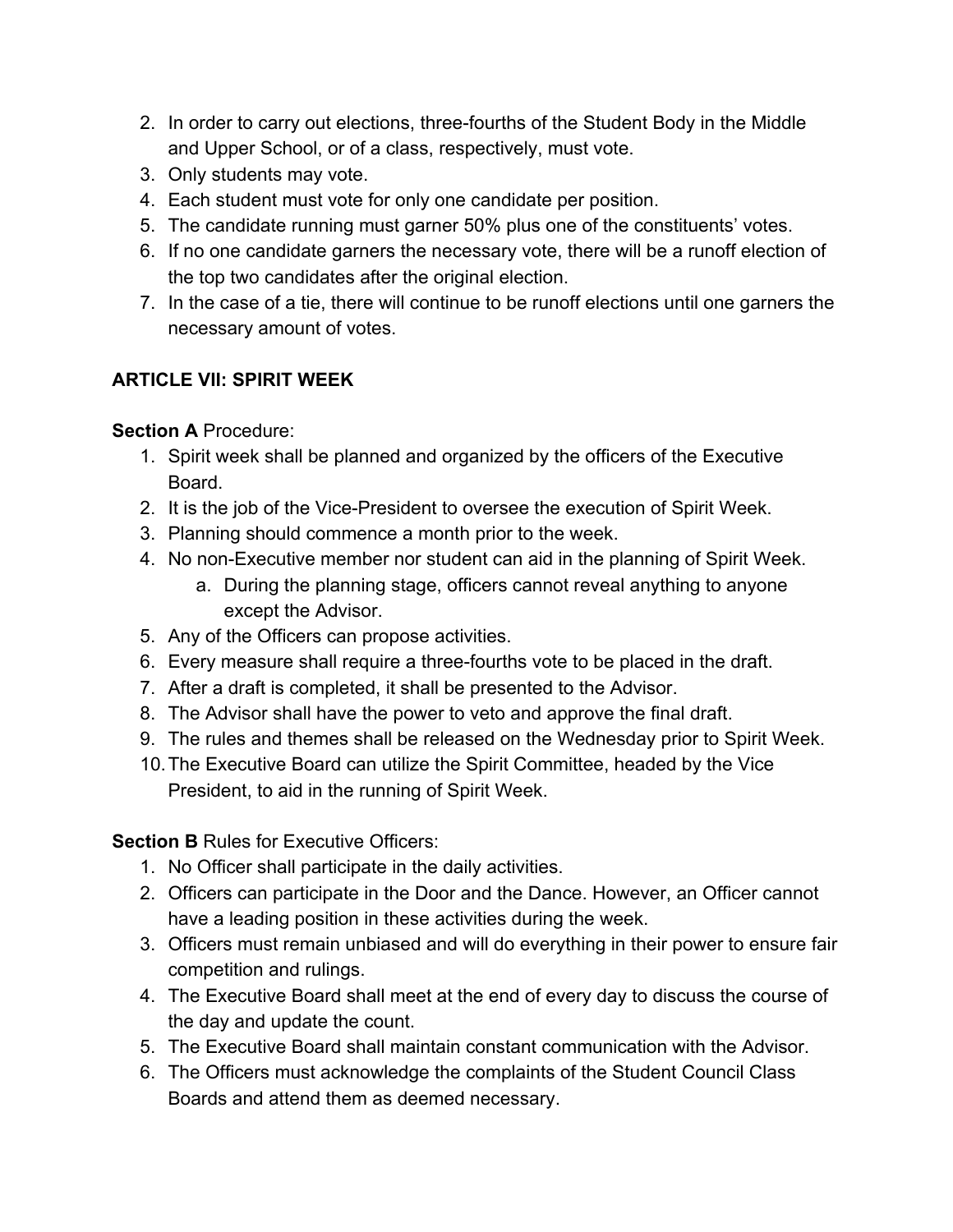## **ARTICLE VI: REPRIMAND SYSTEM**

Students elected into the TASIS Dorado Student Council by the people are selected for many traits surrounding leadership. Once a member, they are expected to continue following these ideals; as such, a system of strikes and probations provides disciplinary measures to maintain students proper leaderlike composure as established by the constitution of the Student Council. Once in probation, the student and their offense(s) will be evaluated by the Executive Board, Administration, Faculty Council, and/or Advisor. Two instances of probation are grounds for expulsion from the Student Council.

## **Section A** Offenses that result in a strike:

- 1. Failure to comply with mandatory attendances
	- a. I.e. Drop-off duty, Canteen shifts, Announcements any other required attendance
- 2. Receiving Detention
	- a. For any behavioral/ tardiness issue that resulted in said detention
- 3. One unexcused absences to Student Council meetings
- 4. Failure to follow school disciplinary rules (dress code, proper behavior, appropriate language, etc.)

### **Section B** Offenses that result in automatic probation

- 1. Amassing a total of three strikes
- 2. Violating the school's Honor Code (this may also be grounds for possible Student Council expulsion)

# **ARTICLE VII: RELIEF FROM DUTIES**

**Section A** Expulsion:

- 1. Any Student Council member will meet the grounds for expulsion if they:
	- a. Are found guilty of violating the Honor Code
	- b. Are asked to leave/step down from an Honor Society
	- c. Are found to **not** be adhering to the
		- i. "Purpose of the Student Council," as established by Article I
		- ii. "Rules and Responsibilities" of Student Council members, as established by Article III Section B

**Section B** Impeachment: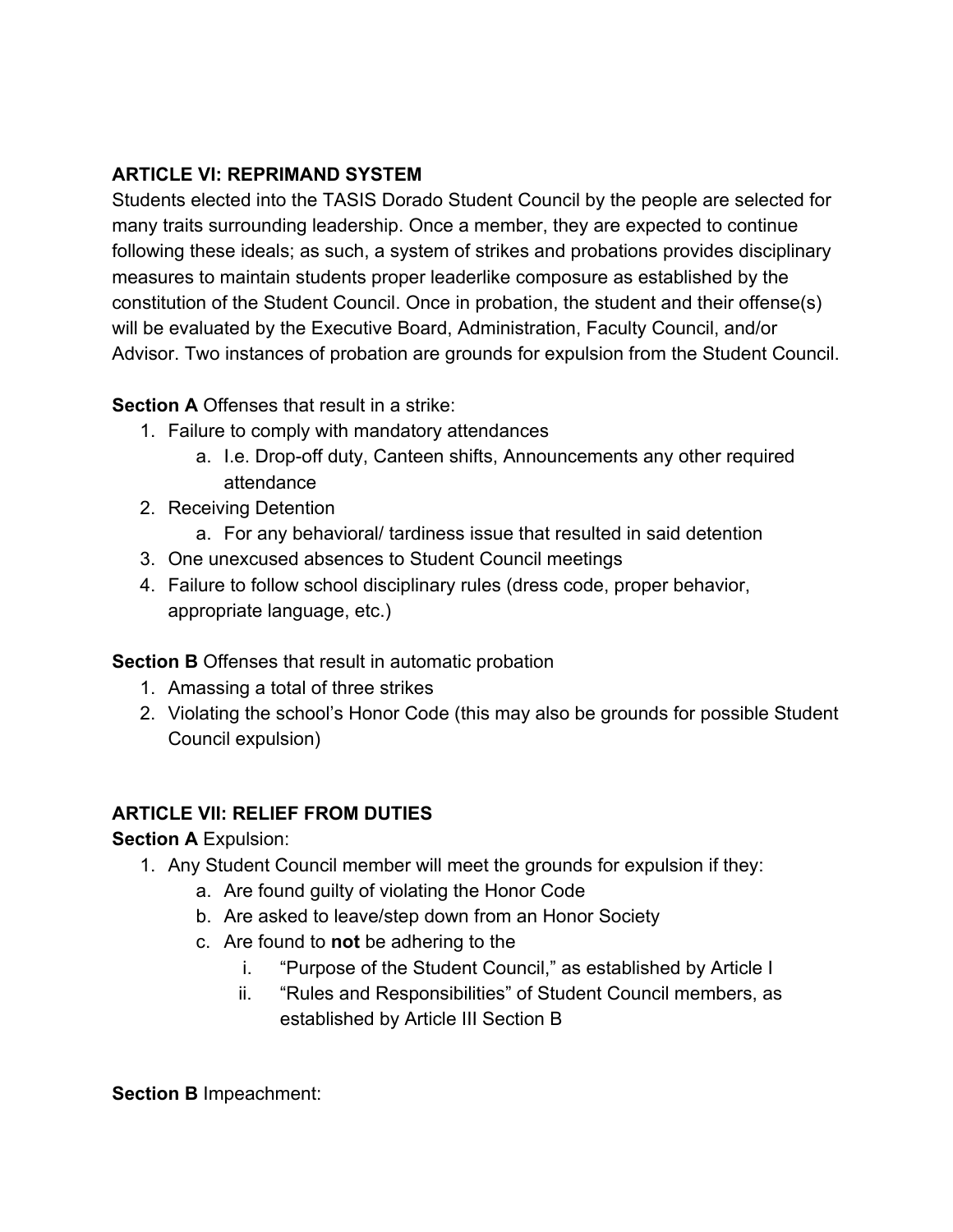- 1. Petition for Impeachment:
	- a. Impeachment of an Executive Board Officer or Class Officer shall be proposed by a petition that presents reasons for the officer's impeachment.
	- b. For a Class Officer:
		- i. An impeachment vote shall be carried out by the class.
	- c. For an Executive Board Officer:
		- i. A vote will be carried out by the Student Council officers. If a vote of three-fourths is reached, it shall pass to a vote for the Student Body.
- 2. Voting Procedure for Impeachment:
	- a. The petition for impeachment must be read outloud to the voters.
	- b. Removal of a class officer must be approved by three-fourths of their respective class.
	- c. Removal of an Executive Board Officer must be approved by three-fourths of the Student Council and three-fourths of the Middle and Upper School Student Body.
	- d. If these petitions pass in the school wide vote for Executive Board removal or within respective classes for class officer removal, then the student will be immediately impeached from their leadership position.

#### **Section C** Resignation:

Council members who are unable to continue in office for scholastic or other reasons shall submit a written resignation to the President of the Student Council.

**Section D** Disciplinary Probation:

If a Student Council member is placed on Disciplinary Probation at a time during his or her term of office, he/she is ineligible to continue to serve in that office and shall immediately submit his/her resignation to the President of the Student Council.

**Section E** Replacement of a member relieved from duty:

When a Student Council member is relieved from duty by any of the above stated means, the replacement for their office shall be created in the following manner:

1. First semester: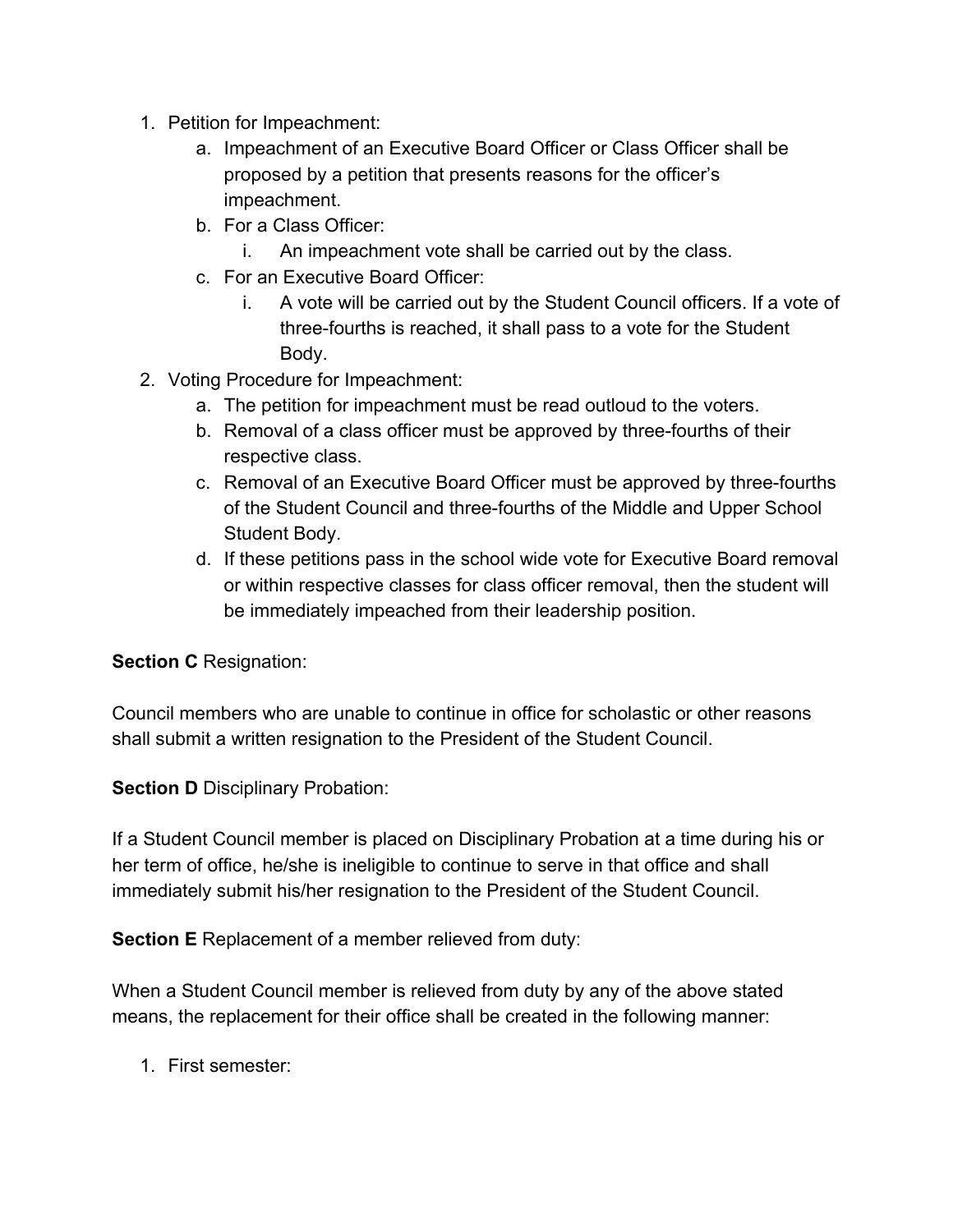- a. If there is a vacancy within the Executive Board at any time during the first semester of school, an election shall be held forthwith by the Middle and Upper School Student Body according to the provisions of Sections F through I of Article V of this Constitution.
- b. If there is a vacancy within the Class Board at any time during the first semester of school, an election shall be held forthwith by the respective class according to the provisions of Sections F through I of Article V of this Constitution.
- 2. Second semester:
	- a. If there is a vacancy within the Executive Board at any time during the second semester of school, the President of the Student Council shall appoint forthwith a replacement for that duty from any one of the remaining members of the Student Council. That selection must be ratified by a two-thirds affirmative vote of the members of the Student Council.
	- b. If there is a vacancy within the Class Board at any time during the second semester of school, the remaining members of the Class Board shall appoint forthwith a replacement for that duty chosen from their respective classmates. That selection must be ratified by a two-thirds affirmative vote of the members of their class.
- 3. If the member relieved from duty is the President of the Student Council or of their Class Board, the Vice-President of the Student Council (or of the respective class) shall assume the position of President, with all of the rights and duties thereof, for the remainder of the school year.

### **ARTICLE XVIII: EVALUATION**

An evaluation of the Student Council shall be carried out at the end of the school year in which the Student Council shall consider suggestions of the Principal, faculty and/or the student body.

### **ARTICLE IX: PETITION**

**Section A** Petitions must clearly state the complaint and alternatives before the Honor Committee will review it.

**Section B** Petitions shall be submitted to the Student Council Advisor and the National Honor Society Advisor. They shall discuss the next course of action with the Executive Board.